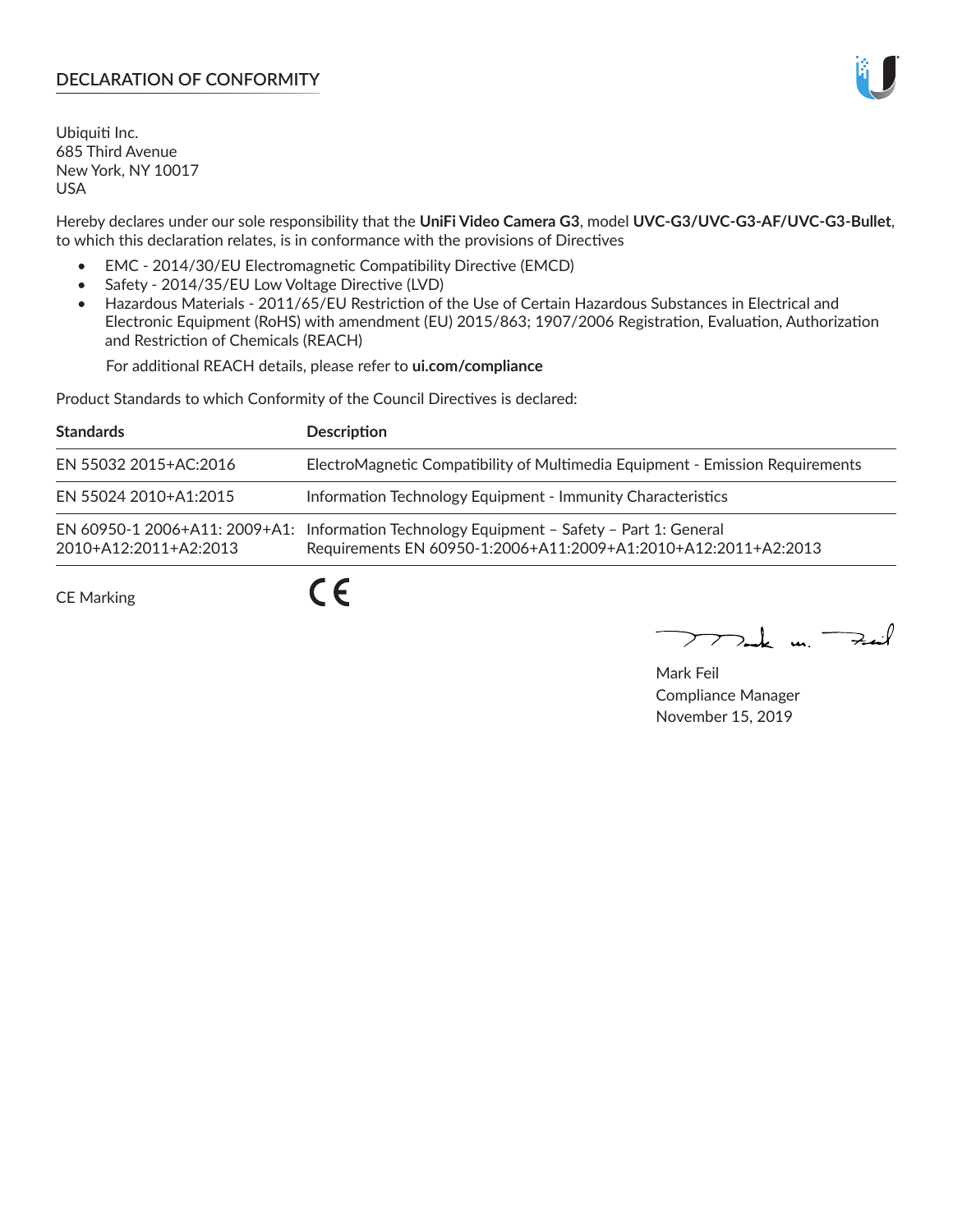# **DECLARATION OF CONFORMITY**



## **български** [Bulgarian]

С настоящото Ubiquiti декларира, че това устройство UVC-G3/UVC-G3-AF/UVC-G3-Bullet е в съответствие със съществените изисквания и други приложими разпоредби на Директиви 2014/30/ЕС, 2014/35/ЕС.

### **Hrvatski** [Croatian]

Ubiquiti ovim putem izjavljuje da je ovaj uređaj UVC-G3/UVC-G3-AF/UVC-G3-Bullet sukladan osnovnim zahtjevima i ostalim bitnim odredbama Direktiva 2014/30/EU, 2014/35/EU.

# **Čeština** [Czech]

Ubiquiti tímto prohlašuje, že toto UVC-G3/UVC-G3-AF/UVC-G3-Bullet zařízení, je ve shodě se základními požadavky a dalšími příslušnými ustanoveními směrnic 2014/30/EU, 2014/35/EU.

### **Dansk** [Danish]

Hermed, Ubiquiti, erklærer at denne UVC-G3/UVC-G3-AF/UVC-G3-Bullet enhed, er i overensstemmelse med de væsentlige krav og øvrige relevante krav i direktiver 2014/30/EU, 2014/35/EU.

### **Nederlands** [Dutch]

Hierbij verklaart Ubiquiti, dat deze UVC-G3/UVC-G3-AF/UVC-G3-Bullet apparaat, in overeenstemming is met de essentiële eisen en de andere relevante bepalingen van richtlijnen 2014/30/EU, 2014/35/EU.

#### **English**

Hereby, Ubiquiti, declares that this UVC-G3/UVC-G3-AF/UVC-G3-Bullet device, is in compliance with the essential requirements and other relevant provisions of Directives 2014/30/EU, 2014/35/EU.

### **Eesti keel** [Estonian]

Käesolevaga Ubiquiti kinnitab, et antud UVC-G3/UVC-G3-AF/UVC-G3-Bullet seade, on vastavus olulistele nõuetele ja teistele asjakohastele sätetele direktiivide 2014/30/EL, 2014/35/EL.

## **Suomi** [Finnish]

Täten Ubiquiti vakuuttaa, että tämä UVC-G3/UVC-G3-AF/UVC-G3-Bullet laite, on yhdenmukainen olennaisten vaatimusten ja muiden sitä koskevien direktiivien 2014/30/EU, 2014/35/EU.

## **Français** [French]

Par la présente Ubiquiti déclare que l'appareil UVC-G3/UVC-G3-AF/UVC-G3-Bullet, est conforme aux exigences essentielles et aux autres dispositions pertinentes des directives 2014/30/UE, 2014/35/UE.

## **Deutsch** [German]

Hiermit erklärt Ubiquiti, dass sich dieses UVC-G3/UVC-G3-AF/UVC-G3-Bullet Gerät, in Übereinstimmung mit den grundlegenden Anforderungen und den anderen relevanten Vorschriften der Richtlinien 2014/30/EU, 2014/35/EU befindet.

#### **Ελληνικά** [Greek]

Δια του παρόντος, Ubiquiti, δηλώνει ότι αυτή η συσκευή UVC-G3/UVC-G3-AF/UVC-G3-Bullet, είναι σε συμμόρφωση με τις βασικές απαιτήσεις και τις λοιπές σχετικές διατάξεις των οδηγιών 2014/30/EE, 2014/35/EE.

#### **Magyar** [Hungarian]

Ezennel Ubiquiti kijelenti, hogy ez a UVC-G3/UVC-G3-AF/UVC-G3-Bullet készülék megfelel az alapvető követelményeknek és más vonatkozó 2014/30/EU, 2014/35/EU irányelvek rendelkezéseit.

## **Íslenska** [Icelandic]

Hér, Ubiquiti, því yfir að þetta UVC-G3/UVC-G3-AF/UVC-G3-Bullet tæki er í samræmi við grunnkröfur og önnur viðeigandi ákvæði tilskipana 2014/30/ESB, 2014/35/ESB.

#### **Italiano** [Italian]

Con la presente, Ubiquiti, dichiara che questo dispositivo UVC-G3/UVC-G3-AF/UVC-G3-Bullet, è conforme ai requisiti essenziali ed alle altre disposizioni pertinenti delle direttive 2014/30/UE, 2014/35/UE.